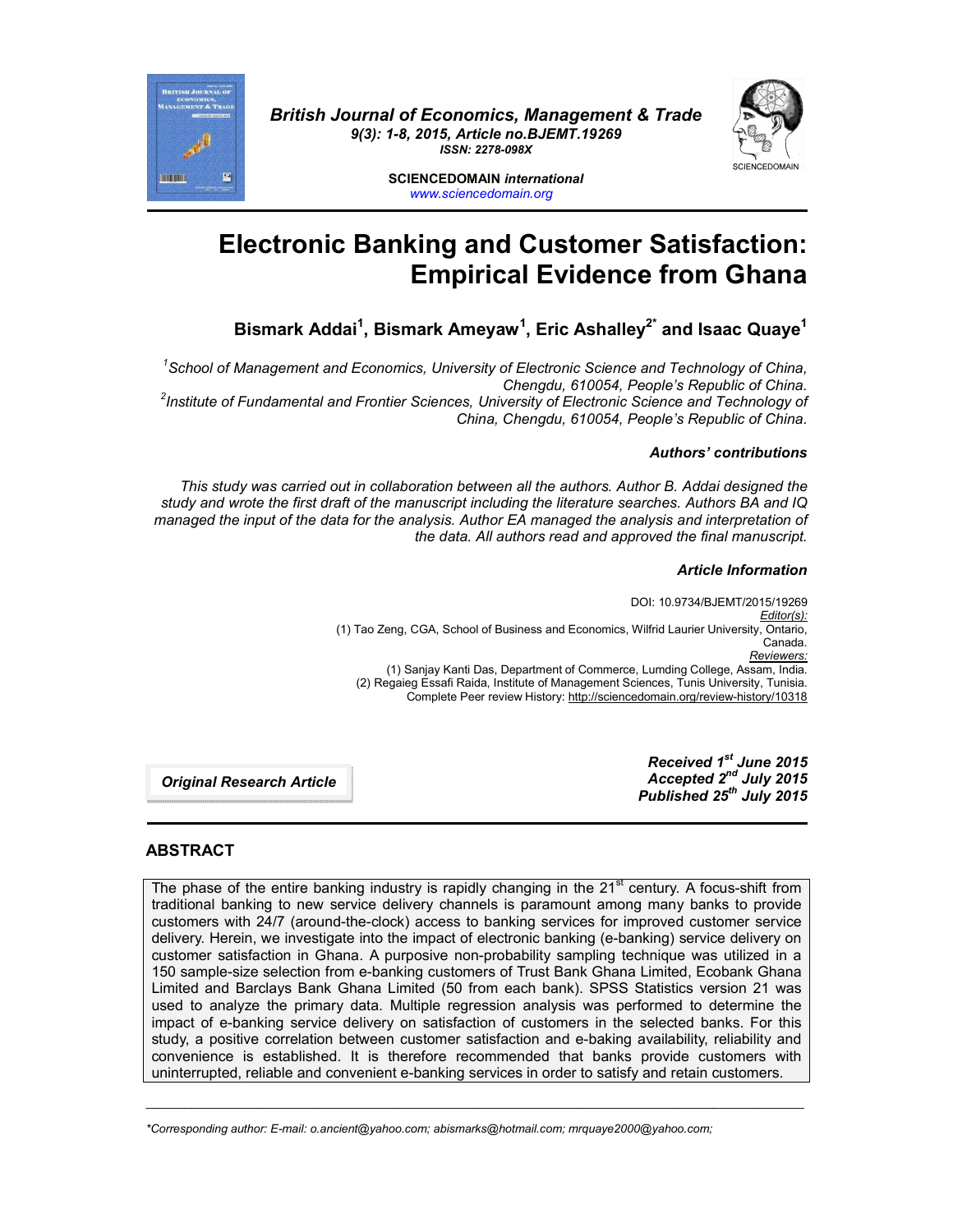*Keywords: Electronic business; electronic banking; customer satisfaction; availability; convenience; reliability.*

#### **ABBREVIATIONS**

*ATM: Automated Teller Machine; E-banking: Electronic Banking; E-business: Electronic Business; PC: Personal Computer; ICT: Information and Communication Technology; IT: Information Technology; 24/7: Around-the-clock; PDA: Personal Digital Assistant; Tele-banking: Telephone banking.*

#### **1. INTRODUCTION**

The introduction of electronic business (ebusiness), one of the Information Technology (IT) applications has changed the traditional way of conducting business transactions in many organizations and as such a growing number organizations launch new Internet-based business lines to improve their businesses [1–3]. Organizations in the banking industry have also launched an IT application known as electronic banking (e-banking) in order to meet the growing demands of their customers and to also meet the growing trend of technological advancement in recent years [4–7]. E-banking is now a key element for improving efficiency and productivity in both private and government banks in order to strengthen the national economy [8–11]. This presupposes that the benefit of e-banking does not only lie in enhancing the ability of banks to meet the demands of their customer but to also<br>strengthen the national economy. An strengthen the national economy. An assessment of E-Banking and its related variables such as service delivery and customer satisfaction is therefore very crucial.

Banks have to provide an excellent service to customers with varied backgrounds and greater expectations who will also not accept any mean service. Therefore, service marketing in general, and particularly banking service has become one of the most significant and modern areas which has seen a substantial growth during the last years globally especially in the area of e-banking [12–15]. The considerable growth in banking service may accrue to the widening and variety that banking services are associated with.

Majority of banks in the developed world and some in the developing world are now offering ebanking services with various degrees of complexities [16–19]. This gives the indication that e-banking is gradually taking the place of traditional banking services even in developing countries like Jordan, India, Malaysia, Nigeria and Ghana. In developing countries, for example, some banks have adopted e-banking as a way of

communicating to customers with regards to issues concerning bank statements whiles other banks use internet banking services to allow customers to access their bank accounts and perform other banking transactions [20]. In Ghana, the phase of the entire banking industry is rapidly changing and the focus is now on new delivery channels in order to improve customer service delivery and to provide customers with 24 hours a day access to banking services [17,21]. E-Banking gives customers the opportunity to access banking services from the comfort of their homes and offices and also be able to do most of the transactions which would have been done in the banking halls. With the use of personal computer (PC) or even mobile phone with an internet connection, customers are able to carry out transactions such as cash withdrawals, payments of utility bills, transfers from one account to the other, viewing and printing of statements as well as request for cheque books on their traditional accounts [22]. For example, banks such as United Bank for Africa, Merchant Bank Ghana, Ecobank Ghana, Barclays Bank Ghana, among others, provide their customers with a broad range of electronic services and some of these services allow customers to receive their monthly bank statements via e-mail, online checking of accounts balances, the use of electronic cash systems as well as online transfer of funds.

Despite the adaptation to e-banking by many banks in Ghana in their quest to meet the banking needs of their customers, the issue of service delivery and customer satisfaction with ebanking service has not received much attention in literature [4,23–28]. Most of the studies conducted on service delivery and customer satisfaction have looked at traditional services even when banking services were concerned. There is therefore the need to assess e-banking and its impact on service delivery and customer satisfaction in the Ghanaian banking industry so as to have empirical evidence on it and to also provide feedback to the banking institutions on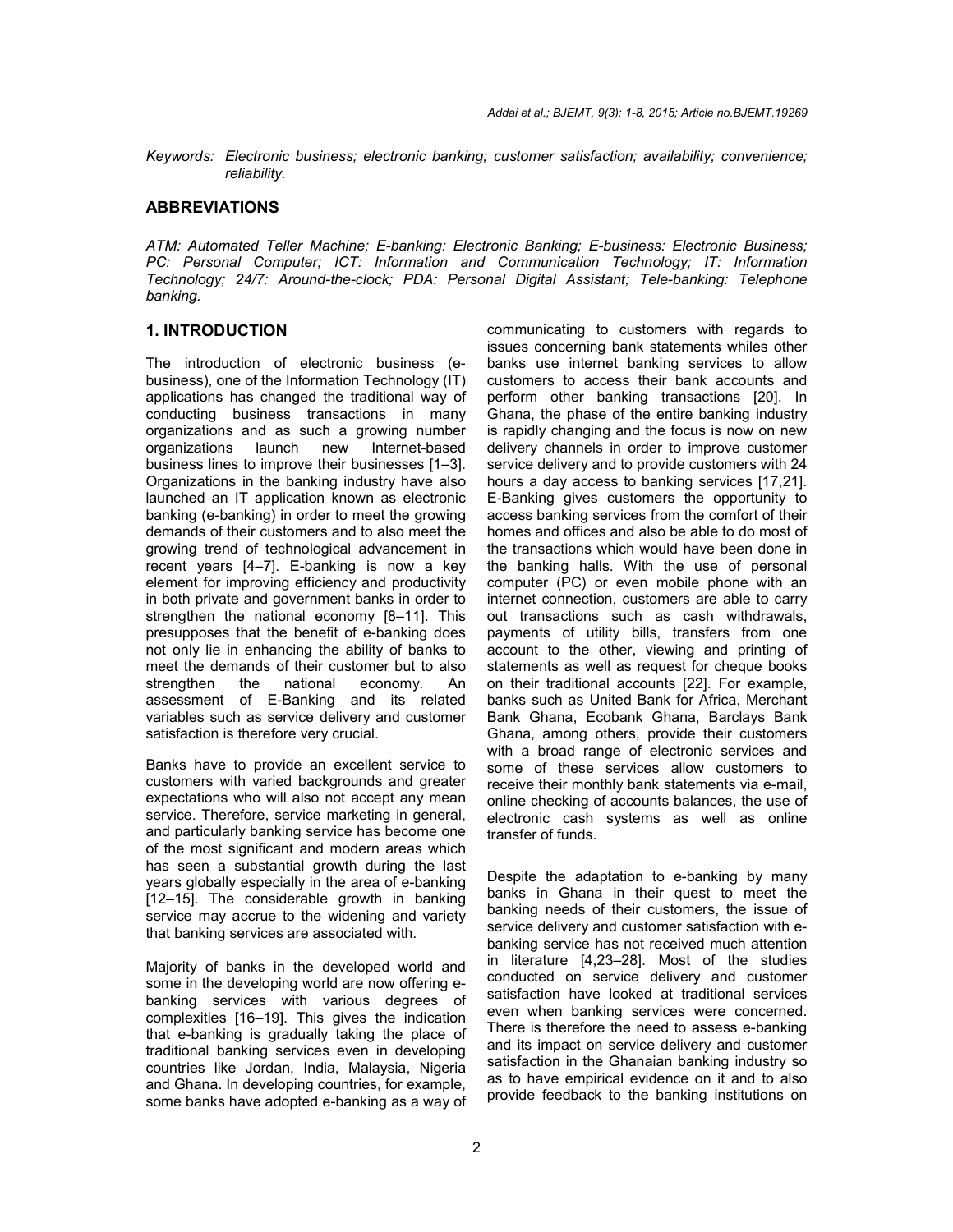customers' satisfaction with their e-banking services.

This paper therefore seeks to investigate into ebanking service delivery in the Ghanaian banking industry and to also ascertain the impact of the phenomenon on customer satisfaction in the country.

### **1.1 Research Objectives**

The main objective for conducting this research is to determine the impact of e-banking services delivery on the satisfaction customers in the Ghanaian banking industry. The two specific objectives to be considered are as follows:

- To assess e-banking service availability, convenience and reliability in the Ghanaian banking industry.
- To analyse the impact of e-banking service delivery on the satisfaction of customers in the Ghanaian banking industry.

# **2. LITERATURE REVIEW**

# **2.1 Concept of E-Banking**

E-banking encompasses the provision of banking services and products by banks to their customers through electronic medium. This definition also extends to the use of information and communication technology (ICT) by banks to provide services and manage customer relationship more quickly and most satisfactorily. E-banking covers both computer and telephone banking [29,30]. For many banks, inclination to ebanking services improves customer services while closely welding customers to the bank. The adoption of e-banking is also seen as a new method of expanding customer base and to also counteract the aggressive effort made by traditional banking institutions [31]. E-banking allows customers to inquire information and carry out most banking services such as account balance inquiry, bill-payment and inter-account transfers through the internet. E-banking, therefore, includes systems that enable financial institutions, customers, individuals and businesses to access accounts, transact business, and obtain information on financial products and services through public or private networks. Customers access e-banking services using electronic devices such as a personal computer (PC), personal digital assistant (PDA), automated teller machine (ATM) and telecommunication routes. 'Closed' private networks restrict access to participants (financial institutions, customers, merchants, and third party service providers) bound by agreement on the terms of membership. On the other hand, 'open' public networks have no such membership requirements [22,32].

In Ghana, e-banking has emerged as a new medium of delivering banking product/services to customers. This innovation in the Ghanaian banking industry is intended to provide customers with more valuable services including convenience and easy access to their money and other banking information they may need. Many institutions in the Ghanaian banking industry have inclined to e-banking in the broader sense which includes the use of smart cards for banking, ATMs and tele-banking. However, few banks have actually adopted the use of the internet channel in their electronic banking systems. This presupposes that only a few have actually gone beyond the use smart cards, ATMs and tele-banking in their electronic banking services [21].

# **2.2 E-Banking Service Delivery and Customer Satisfaction**

Recent growth in technology and innovation has fast-tracked the desire of customers of banks for exceptional services to meet the current trend of technological advancement. Contemporary studies on e-banking acknowledges that factors that drive customer satisfaction are security/trust, design, availability, convenience and reliability with availability, convenience and reliability being the most influential factors of e-banking on customer satisfaction [25,26,33]. Apparently this study concentrates on e-banking availability, convenience and reliability and the antecedent effect on customer satisfaction.

Convenience is a dimension of e-banking that enables customers to access e-banking services at anytime and anywhere [34]. E-banking offers customers 24/7 banking services. E-banking customers are able to check their account balances, pay bills, apply for loan, trade securities and conduct other financial transactions [35]. Customers become satisfied when they are able to perform their banking transactions at any location and any time convenient for them [30,34]. Previous studies have also empirically acknowledged a positive relationship between e-banking convenience and customer satisfaction and also explained convenience as critical dimension of e-banking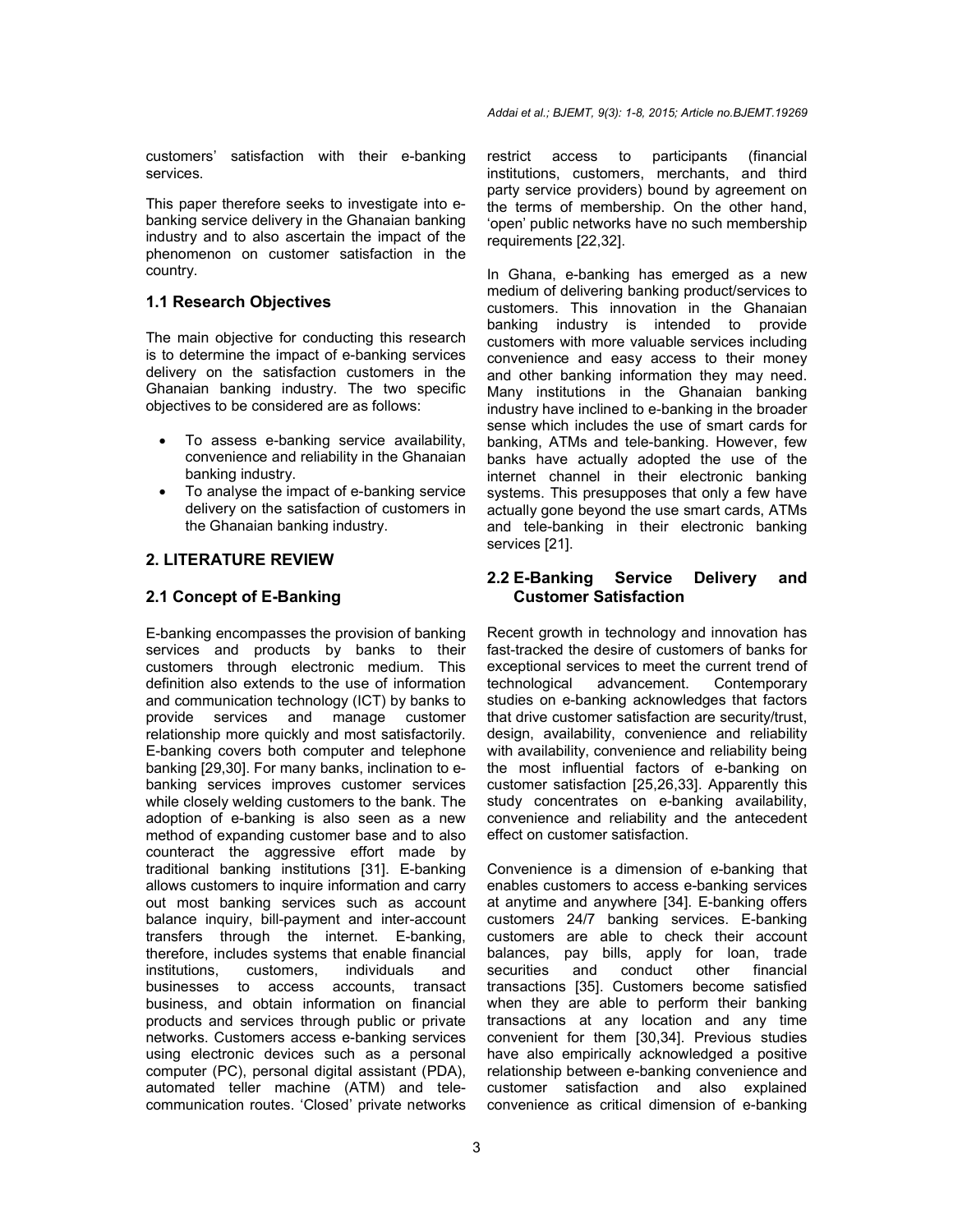[36–39]. It is therefore hypothesized in this study that convenience as a dimension of e-banking service has a positive impact on customer satisfaction.

Reliability explains the promptness of delivering e-banking service in an accurate way and in line with advertised attributes [23,37]. Many studies argue that the success of electronic banking depends on e-banking service and reliability [40- 42]. Reliability is established in some studies as a key factor that most customers consider before and even during usage of e-banking service [43,44]. Prior researches have revealed that reliable/prompt responses, attentiveness, and<br>error-free e-banking platforms have a e-banking platforms have a considerable impact on customer satisfaction [45,46]. As a result, this study proposes that ebanking reliability has a positive impact on customer satisfaction.

E-banking availability is recognized as the ability of users to access banking information and services from the web [38]. Customers can access e-banking services only when the service is available. Recent studies conducted to assess customers' perception, satisfaction and reaction to e-banking products and services concluded that availability is a key driver of customer satisfaction in e-banking service delivery [47–49]. Other studies also reported the relationship

between e-banking service availability and customer satisfaction quite differently by stating that satisfaction level of e-banking users is directly related to the availability [34,50]. This presupposes that there exist a positive relationship between e-banking availability and customer satisfaction.

# **2.3 The Conceptual Framework**

In the light of the literatures reviewed, this study conceptualizes that e-banking availability, convenience and reliability positively affects customer satisfaction. The conceptual framework including the hypothesized relationships between e-banking availability, convenience and customer satisfaction is depicted in Fig. 1.

### **2.4 Hypotheses**

This study proposes the following hypothesis in achieving the research objectives.

- H<sub>0</sub>: X<sub>i</sub> does not have positive impact on customer satisfaction.
- $H_a$ :  $X_i$  has a positive impact on customer satisfaction.
- For  $i = 1$ , 2, 3 and  $X_1$ ,  $X_2$ , and  $X_3$ , represent ebanking availability, convenience and reliability respectively.



*Source: Authors' construct*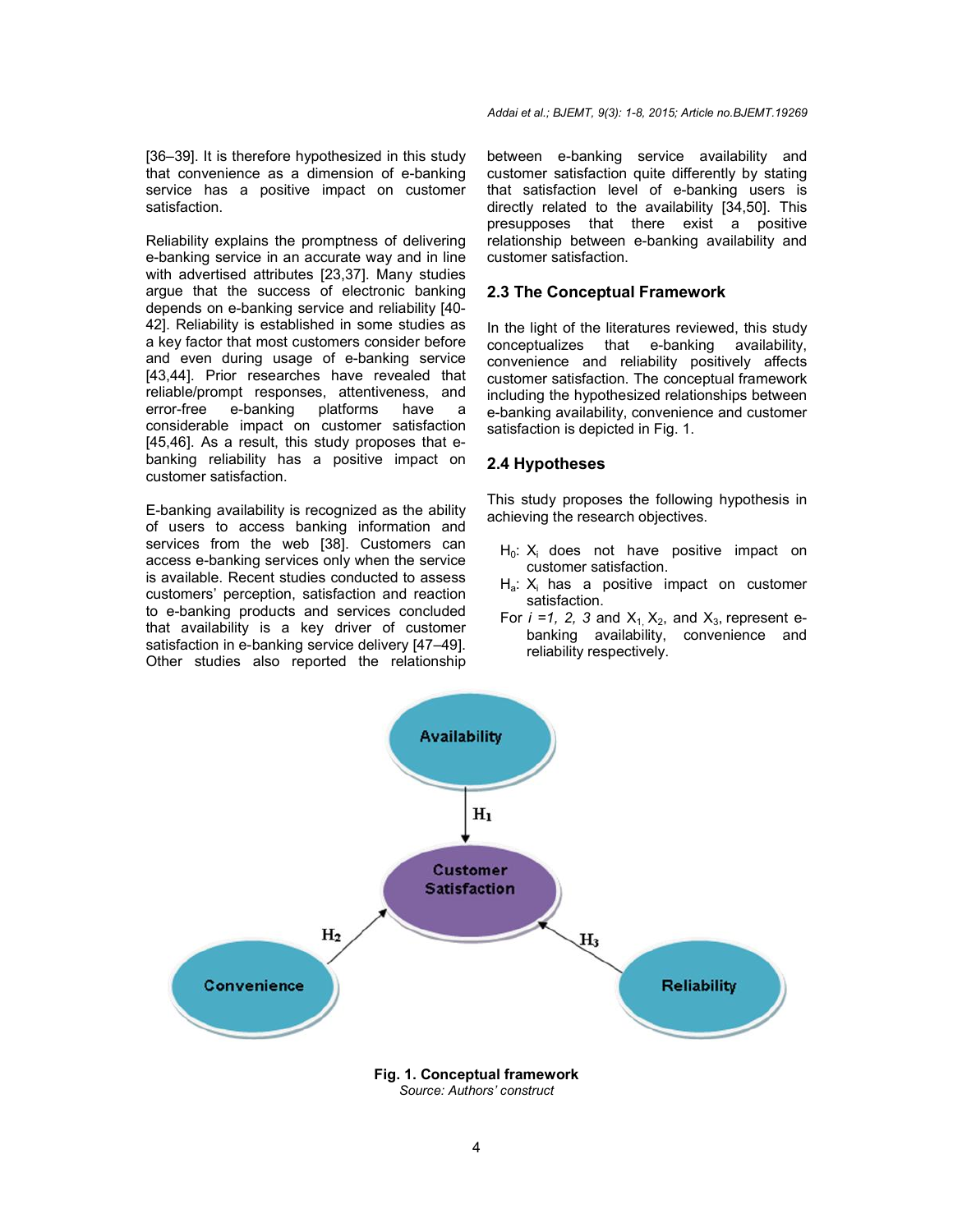# **3. METHODOLOGY**

Data for this study were gathered from both primary and secondary sources. The secondary data were gathered through internet web pages, journals and books. Primary data were gathered through questionnaires. The population for this study was customers of Guaranty Trust Bank Ghana Limited, Ecobank Ghana Limited and Barclays Bank Ghana Limited. Purposive sampling was utilized in a 150 sample-size selection (50 from each bank). The sample size is based on judgmental sampling approach since the population is infinite. This is because banks are not willing to disclose the number of their customers due to competition and other reasons. SPSS Statistics version 21 was used to analyze the primary data. Multiple regression analysis was performed to determine the impact of ebanking service delivery on satisfaction of customers in the selected banks.

# **4. RESULTS AND DISCUSSION**

The following interpretations and discussions were based on the analysis and findings of the study.

Table 1 shows an R-square value of 0.725 which indicates that the predictors (convenience, availability and reliability) account for approximately 72% of the variation in customer satisfaction. The R value of 0.851 also signifies a strong positive correlation between convenience, availability, reliability and customer satisfaction. This implies that convenience, availability and reliability of e-banking services have a strong impact on customer satisfaction with e-banking services in the selected banks.

Table 2 shows an ANOVA Table for the regression model. At α=0.05, *P* < 0.000 indicates statistically significant predictors (convenience, availability and reliability) for the dependent variable (customer satisfaction). Additionally, *P =*  0.05 suggests a good fit data for the regression model. As a result, there is enough evidence against the null hypothesis  $(X<sub>i</sub>$  has no significant impact on customer satisfaction).

# **4.1 Determining the Regression Equation**

From Table 3, it is evident that availability, reliability and convenience are all significant at α=0.05. The coefficients table has the first column containing the beta coefficients ( $β_0$ ,  $β_2$ , and  $\beta_3$ ). From the table,  $\beta_0$  = -0.057,  $\beta_1$  = 0.103,  $β<sub>2</sub> = 0.259, β<sub>3</sub> = 0.663$ 

The regression equation becomes:

 $R = -0.057 + 0.103X_1 + 0.259X_2 + 0.663X_3$ 

Thus for every 1 unit change in customer satisfaction the banks must improve upon ebanking availability by 0.103 holding all other variables constant; for every 1 unit change in customer satisfaction the banks must improve ebanking reliability by 0.259 holding all the other variables constant and for every 1 unit change in customer satisfaction the banks must improve ebanking convenience by 0.663 holding all the other variables constant. From the equation, a positive correlation between customer correlation between customer satisfaction and e-baking availability, reliability and convenience is glaring. This is an indication that improved e-banking service could be used to enhance customer satisfaction in the selected banks.

| Model                                                                |                | <b>R</b> square | <b>Adjusted R square</b> | Std. error of |  |  |
|----------------------------------------------------------------------|----------------|-----------------|--------------------------|---------------|--|--|
|                                                                      |                |                 |                          | the estimate  |  |  |
|                                                                      | $.851^{\circ}$ | 725             | .719                     | .64198        |  |  |
| a. Predictors: (Constant), convenience, availability and reliability |                |                 |                          |               |  |  |

| <b>Model</b> |            | <b>Sum of squares</b> | Df square | Mean   |         | Sig               |
|--------------|------------|-----------------------|-----------|--------|---------|-------------------|
|              | Regression | 158.601               |           | 52.867 | 128.276 | .000 <sup>b</sup> |
|              | Residual   | 60.172                | 146       | .412   |         |                   |
|              | Total      | 218.773               | 149       |        |         |                   |

Table 2. ANOVA<sup>a</sup>

*a. Dependent variable: Customer satisfaction; b. Predictors: (Constant), convenience, availability and reliability*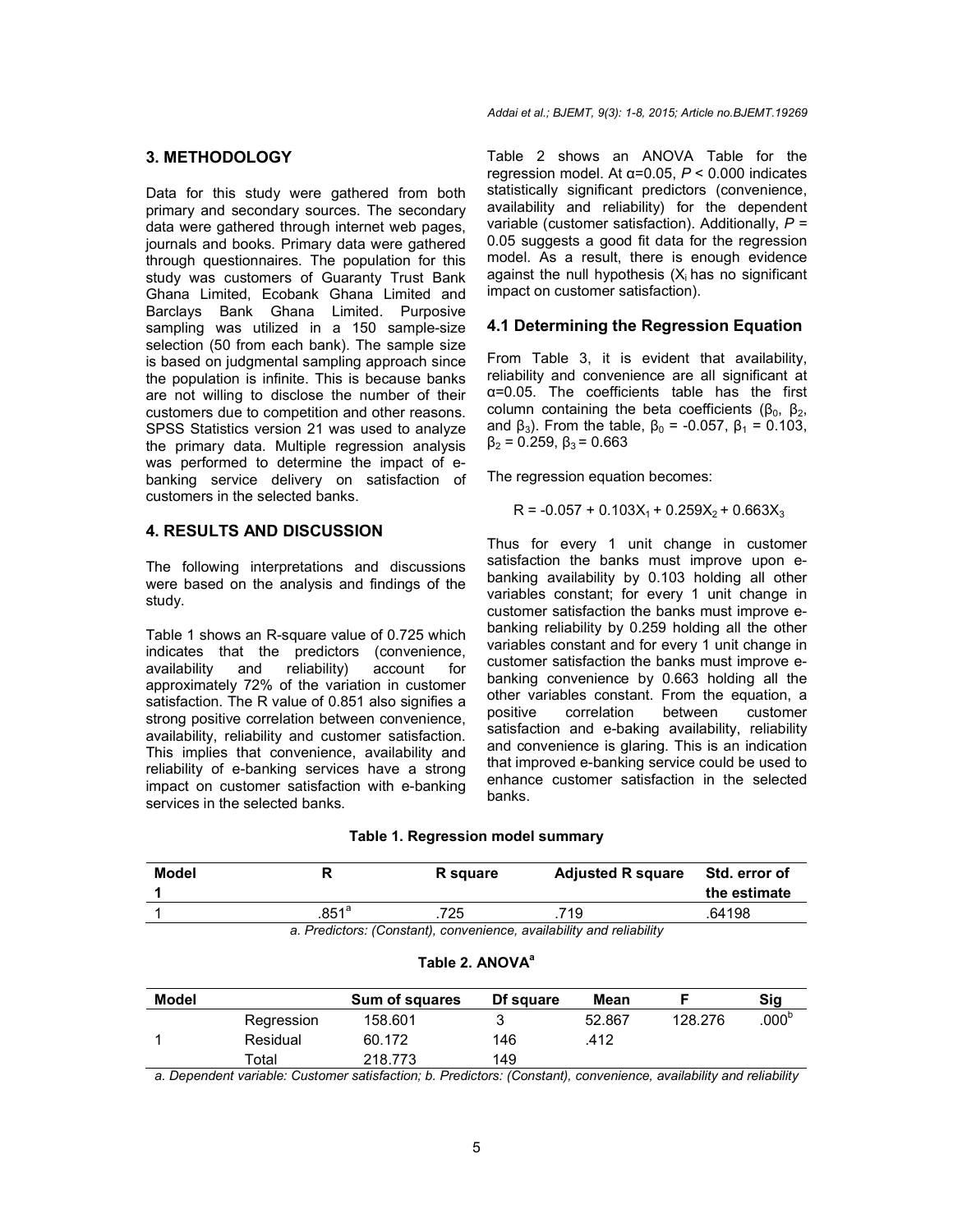| <b>Model</b>   | Unstandardized coefficients |                   | <b>Standardized</b> |         | Sig. |
|----------------|-----------------------------|-------------------|---------------------|---------|------|
|                | в                           | <b>Std. error</b> | coefficients beta   |         |      |
| (Constant)     | $-.057$                     | .139              |                     | $-.410$ | .682 |
| 1 Availability | .103                        | .042              | .115                | 2.476   | .014 |
| Reliability    | .259                        | .122              | .257                | 2.127   | .035 |
| Convenience    | .663                        | .142              | .559                | 4.683   | .000 |

**Table 3. Coefficients<sup>a</sup>**

*a. Dependent variable: Customer satisfaction; Significant at 0.05 level*

### **5. CONCLUSION**

Most banks in first world countries and even some banks in second world countries like Ghana are now offering e-banking services in diverse ways. Despite the adaptation to ebanking by many banks in Ghana, the issue of service delivery and customer satisfaction with ebanking service has not received much attention in literature. Consequently, this paper investigates into e-banking service along three factors, namely; availability, reliability and convenience in Ghana and also ascertain the impact of the three factors on customer satisfaction in the country. The impact of ebanking service delivery on satisfaction of customers in Guaranty Trust Bank Ghana Limited, Ecobank Ghana Limited and Barclays Bank Ghana Limited have been analyzed in this study. Based on the data analysis and findings, a<br>positive correlation between e-banking correlation between e-banking availability, reliability and convenience and customer satisfaction is established. It is evident that improved e-banking service delivery heightens customer satisfaction. Additionally, location and time-bound restrictions on banking service accessibility are thus eliminated. It is therefore recommended that banks provide customers with uninterrupted, reliable and convenient e-banking services so as to satisfy customers in order to retain them. Future research could also be engineered to consider ebanking related issues such as security, privacy and trust and how they influence customer satisfaction in developing countries like Ghana.

# **CONSENT**

It is not applicable.

#### **COMPETING INTEREST**

Authors have declared that no competing interests exist.

#### **REFERENCES**

- 1. Claessens J, Dem V, De Cock D, Preneel B, Vandewalle J. On the security of today's online electronic banking systems. Computers & Security. 2002;21(3):253– 265.
- 2. Yousafzai SY, Pallister JG, Foxall GR. A proposed model of e-trust for electronic banking. Technovation. 2003;23(11):847– 860.
- 3. Gikandi JW, Bloor C. Adoption and effectiveness of electronic banking in Kenya. Electron. Commer. Res. Appl. 2010;9(4):277–282.
- 4. Calisir F, Gumussoy CA. Internet banking versus other banking channels: Young consumers' view. Int. J. Inf. Manage. 2008;28(3):215–221.
- 5. Daniela B. Simona M, Dragoş P. Electronic banking - advantages for financial services delivery. Ann. Univ. Oradea Econ. Sci. Ser. 2010;19(2):672–677.
- 6. Joshua AJ, Koshy MP. Usage patterns of electronic banking services by urban educated customers: Glimpses from India. J. Internet Bank. Commer. 2011;16(1).
- 7. Schaechter A. Issues in electronic banking: An Overview; 2002.
- 8. Auta EM. E-banking in developing economy: Empirical evidence from Nigeria. J. Appl. Quant. Methods. 2010;5:212–222.
- 9. Haghighi M, Divandari A, Keimasi M. The impact of 3D e-readiness on e-banking development in Iran: A fuzzy AHP analysis. Expert Syst. Appl. 2010;37(6):4084–4093.
- 10. Agarwal R, Rastogi S, Mehrotra A. Customers' perspectives regarding ebanking in an emerging economy. J. Retail. Consum. Serv. 2009;16(5):340– 351.
- 11. Salehi M, Alipour M. E-banking in emerging economy: Empirical evidence of Iran. International Journal of Economics and Finance. 2010;2:201–209.
- 12. Ahmed A, Rezaul KM, Rahman MA. Ebanking and its impact on banks'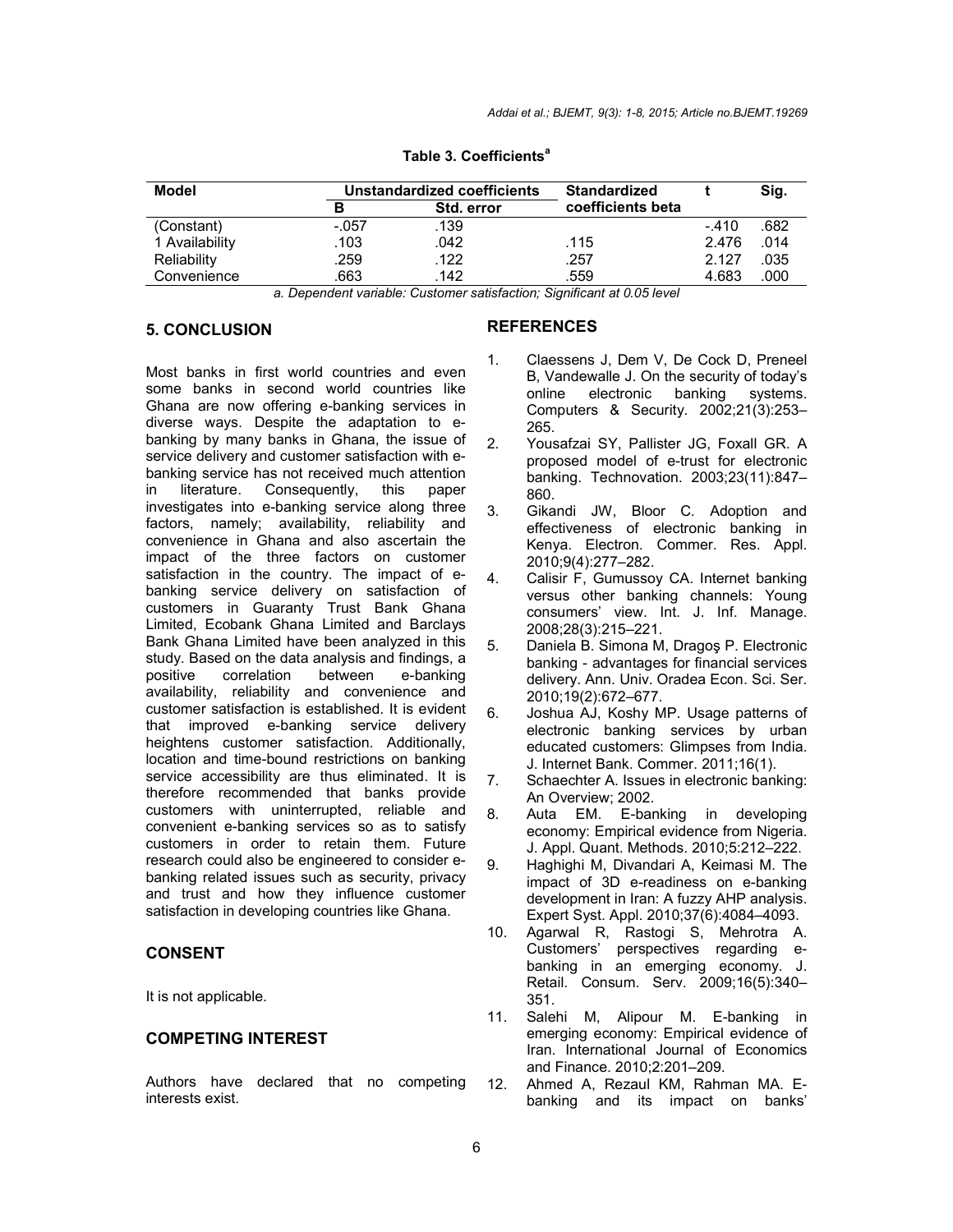performance and consumers' behaviour. in 4th International Conference on Digital Society, ICDS 2010, Includes Cyberlaws 2010: The 1st International Conference on Technical and Legal Aspects of the e-Society. 2010;238–242.

- 13. Laforet S, Li X. Consumers' attitudes towards online and mobile banking in China. International Journal of Bank Marketing. 2005;23(5):362–380.
- 14. Yang J, Cheng L, Luo X. A comparative study on e-banking services between China and USA. International Journal of Electronic Finance. 2009;3(3):235.
- 15. Dixit N, Datta SK. Acceptance of e-banking among adult customers: An empirical investigation in India. J. Internet Bank. Commer. 2010;15(2):1–17.
- 16. Riyadh AN, Akter MS, Islam N. The adoption of E-banking in developing countries : A theoretical model for SMEs. Int. Rev. Bus. Res. Pap. 2009;5(6):212– 230.
- 17. Boateng R, Molla A. Developing e-banking capabilities in a Ghanaian Bank: Preliminary lessons. J. Internet Bank. Commer. 2006;11(2):2006–2008.
- 18. Hürlimann F, WIW E-banking. E-Banking: Challenges and opportunities. Econ. Polit. Wkly. 2003;38:5377–5381.
- 19. Abbad M, Abed JM, Abbad M. The development of e-banking in developing countries in the middle East. J. Financ. Account. Manag. 2012;3(2):107–123.
- 20. Demirguc-Kunt A, Detragiache E. The determinants of banking crises in developing and developed countries. IMF Staff Pap. 1998;45(1):81–109.
- 21. Narteh B. Challenges of marketing ebanking services in a developing country: The case of Ghana. J. Internet Bank. Commer. 2012;17(2):1–21.
- 22. Dzogbenuku RK. Banking innovation in Ghana: Insight of students' adoption and diffusion. J. Internet Bank. Commer. 2013; 18(3).
- 23. Jun M, Cai S. The key determinants of Internet banking service quality: A content analysis. International Journal of Bank Marketing. 2001;19(7):276–291.
- 24. Ariff MSM, Yun LO, Zakuan N, Ismail K. The impacts of service quality and customer satisfaction on customer loyalty in internet banking. Procedia - Soc. Behav. Sci. 2013;81:469–473.
- 25. Zavareh FB, Ariff MSM, Jusoh A, Zakuan N, Bahari AZ, Ashourian M. E-service

quality dimensions and their effects on ecustomer satisfaction in internet banking services. Procedia - Social and Behavioral Sciences. 2012;40:441–445.

- 26. Rod M, Ashill NJ, Shao J, Carruthers J. An examination of the relationship between service quality dimensions, overall internet banking service quality and customer satisfaction: A New Zealand study. Marketing Intelligence & Planning. 2009;27(1):103–126.
- 27. Brown I, Buys M. A cross-cultural investigation into customer satisfaction with internet banking security. in Proceedings of South African Institute of Computer Scientists and Information Technologists. 2005;200–207.
- 28. Singh K. Innovated technology in banking services. J. Internet Bank. Commer. 2011; 16(2).
- 29. Hürlimann F, WIW E-banking. E-banking: challenges and opportunities. Econ. Polit. Wkly. 2003;38:5377–5381.
- 30. Miranda-Petronella V. E-banking- modern banking services. Ann. Univ. Oradea Econ. Sci. Ser. 2009;18(4):1093–1096.
- 31. Baten MA, Kamil AA. E-banking of economical prospects in Bangladesh. J. Internet Bank. Commer. 2010;15(2):1–10.
- 32. Abor J. Technological innovations and banking in Ghana: An evaluation of customers' perceptions. IFE PsychologIA. 2005;13(1).
- 33. Culiberg B, Rojsek I. Identifying service quality dimensions as antecedents to customer satisfaction in retail banking. Econ. Bus. Rev. 2010;12(3):151–166.
- 34. Kumbhar V. Factors affecting the customer Satisfaction in e-Banking: Some evidences form Indian banks. Manag. Res. Pract. 2011;3(4):1–14.
- 35. Saatcioglu K, Stallaert J, Whinston AB. Design of a financial Communications of the ACM. 2001;44(6): 33–38.
- 36. Pikkarainen T, Kari Pikkarainen, Heikki Karjaluoto, Seppo Pahnila, Consumer acceptance of online banking: An extension of the technology acceptance model. Internet Research. 2004;14(3):224– 235.
- 37. Wang YS, Yu-Min Wang , Hsin-Hui Lin, Tzung-I Tang. Determinants of user acceptance of Internet banking: An empirical study. International Journal of Service Industry Management. 2003;14(5): 501–519.